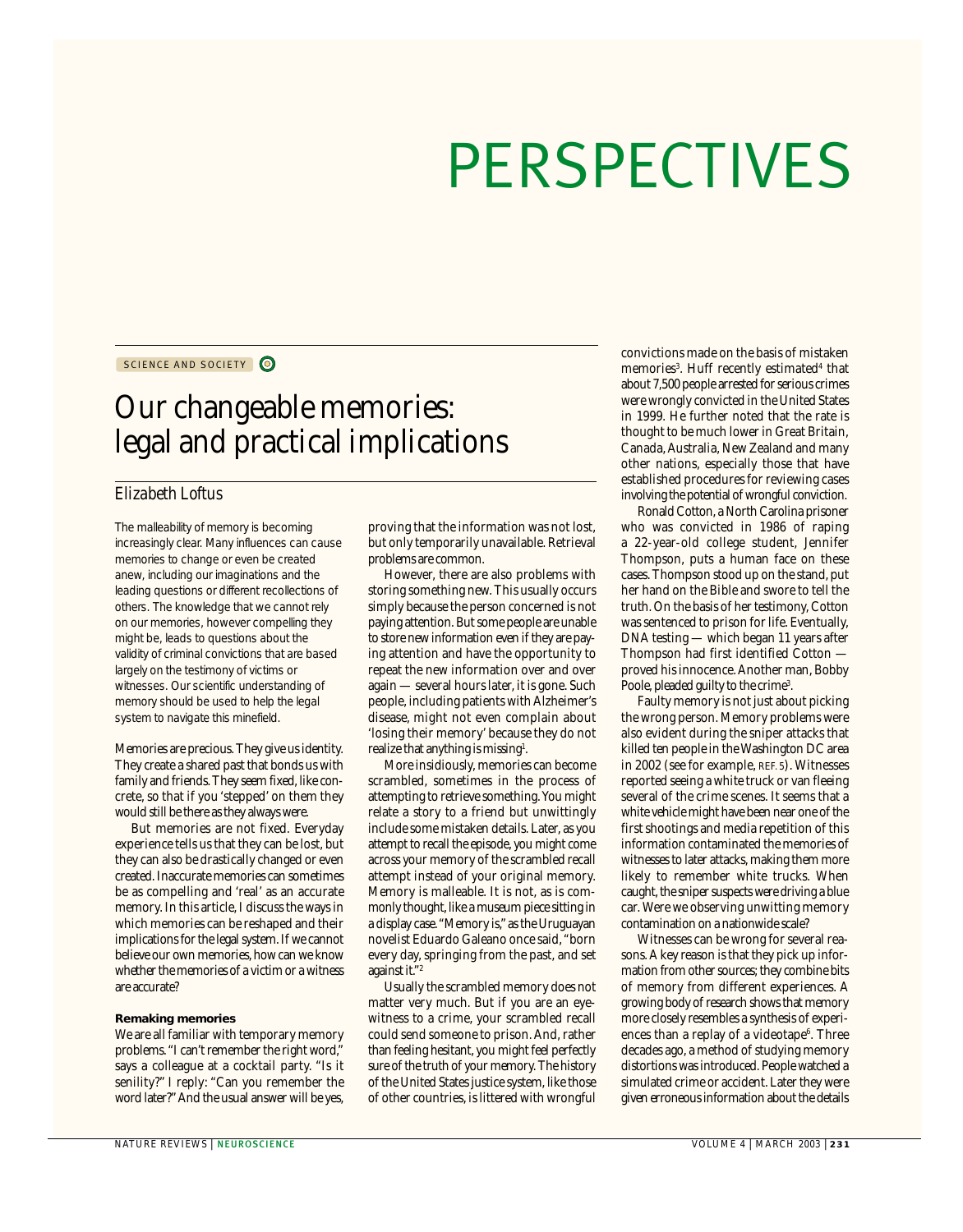of the event, such as the false detail that a man had curly rather than straight hair. Many of these people later claimed that they had seen a curly-haired person7 . Studies such as this showed how leading questions or other forms of misinformation could contaminate the memories of witnesses about events that they had recently experienced<sup>8</sup>.

In the past decade, the challenges have become greater. Newer studies showed that you could do more than change a detail here and there in someone's memory. You could actually make people believe that a childhood experience had occurred when in fact it never happened. Examples include being lost in a shopping mall for an extended period of time, being rescued by a lifeguard, or surviving a vicious animal attack $9-12$ . How is this possible? In our studies, we enlist family members to help us to persuade their relatives that the events occurred. This method has led about a quarter of our subjects to believe that they were lost in a shopping mall for an extended period of time, and were ultimately rescued by an elderly person and reunited with their families. In other studies, we engaged people in guided imagination exercises.We asked people to imagine for a minute that as a child they had tripped and broken a window with their hand. Later, many of them became confident that the event had occurred. In other studies, we encouraged people to read stories and testimonials about witnessing demonic possession, and even these raised confidence that this rather implausible event had happened.

One recurring issue for memory distortion research is the question of whether the events being reported after such a manipulation might have actually happened. Perhaps the subject did break a window but had forgotten about it — the imagination exercise might have triggered a true memory rather than planting a false one. To prove that false memories can be insinuated into memory by these suggestive techniques, researchers have tried to plant memories that would be highly implausible or impossible. For example, one set of studies asked people to evaluate advertising copy. They were shown a fake print advertisement that described a visit to Disneyland and how they met and shook hands with Bugs Bunny. Later, 16% of these subjects said that they remembered meeting and shaking hands with Bugs Bunny<sup>13</sup>. In follow-up research carried out by Grinley in my laboratory, several presentations of fake advertisments involving Bugs Bunny at Disneyland resulted in 25–35% of subjects claiming to have met Bugs Bunny14. Moreover, when these subjects were subsequently asked to report precisely what they

remembered about their encounter with Bugs Bunny, 62% remembered shaking his hand and 46% remembered hugging him. A few people remembered touching his ears or tail. One person remembered that he was holding a carrot. The scenes described in the advertisement never occurred, because Bugs Bunny is a Warner Bros. cartoon character and would not be featured at a Disney property.

# "One of the cleverest and most powerful techniques for planting highly implausible false memories involves the use of fake photographs."

Other 'impossible' memories have been recently planted in British students<sup>15</sup>. The false event was "having a nurse remove a skin sample from my little finger."This medical procedure was not one that was carried out in the United Kingdom, according to extensive investigation of health policy records. After guided imagination, many subjects came to remember the non-existent procedure occurring in their childhood. Some embellished their reported memory with significant detail such as,"There was a nurse and the place smelled horrible."

One of the cleverest and most powerful techniques for planting highly implausible false memories involves the use of fake photographs16. Subjects were shown a falsified photograph that was made up of a real photograph of the subject and a relative pasted into a prototype photograph of a hot-air balloon (FIG. 1). Family members confirmed that the event had never occurred. Subjects were shown the fake photograph and asked to tell "everything you can remember without leaving anything out, no matter how trivial it may seem."There were two further interviews, and by the end of the series 50% of the subjects had recalled, partially or clearly, the fictitious hot-air balloon ride. Some embellished their reports with sensory details of a hot-air balloon ride during childhood that had never occurred. For example, one subject said "I'm still pretty certain it occurred when I was in sixth grade at, um, the local school there … I'm pretty certain that mum is down on the ground taking a photo."16

These studies, and many more like them, show that people can develop beliefs and memories for events that definitely did not happen to them. They can do this when fed strong suggestions — such as "your family told us about this event" or "look at this photograph of you from childhood". They can even do this when induced to imagine the experiences. Large changes in autobiography can be achieved quickly. Attempts to distinguish the false memories from true ones have occasionally shown statistical differences, such as differences in confidence, vividness or amount of detail<sup>17</sup>, or differences in lateralized brain potentials<sup>18,19</sup>. For example, in the hotair balloon study<sup>16</sup> the real memories were expressed with much more confidence than the fake ones. In most studies, any differences between true and false memories are observed only when comparing large groups of true and false memories, and these differences are typically too small to be useful for classifying a single autobiographical memory report as true or false. Psychological science has not yet developed a reliable way to classify memories as true or false. Moreover, it should be kept in mind that many false memories have been expressed with great confidence.

#### **Implications for society**

While researchers continue to investigate false memories, it is evident that there are already lessons to be learned. The fact that the memories of victims and witnesses can be false or inaccurate even though they believe them to be true has important implications for the legal system and for those who counsel or treat victims of crimes.

Some psychotherapists use techniques that are suggestive (along the lines of,"you don't remember sexual abuse, but you have the symptoms, so let's just imagine who might have done it"). These can lead patients to false beliefs and memories, causing great damage to the patients themselves and to those who are accused. In one Illinois case, psychiatrist Bennett Braun was accused by his patient, Patricia Burgus, of using drugs and hypnosis to convince her that she possessed 300 personalities, ate meat loaf made of human flesh and was a high priestess in a satanic cult<sup>20</sup>. By some estimates, thousands of people have been harmed in similar ways by well-meaning providers who apply a 'cure' that ends up being worse than the disease<sup>21</sup>. Law enforcement interrogations that are suggestive can lead witnesses to mistaken memories, even ones that are detailed and expressed with confidence. Hundreds of people have been harmed by witnesses who made a mistake that could have been avoided<sup>22,23</sup>. Of course, even before the police arrive on the scene, witnesses talk to one another and cross contamination can occur. I personally witnessed this when I entered a shop in Cambridge, Massachusetts, moments after a robbery had occurred and before the police arrived. In the immediate aftermath, customers and employees shared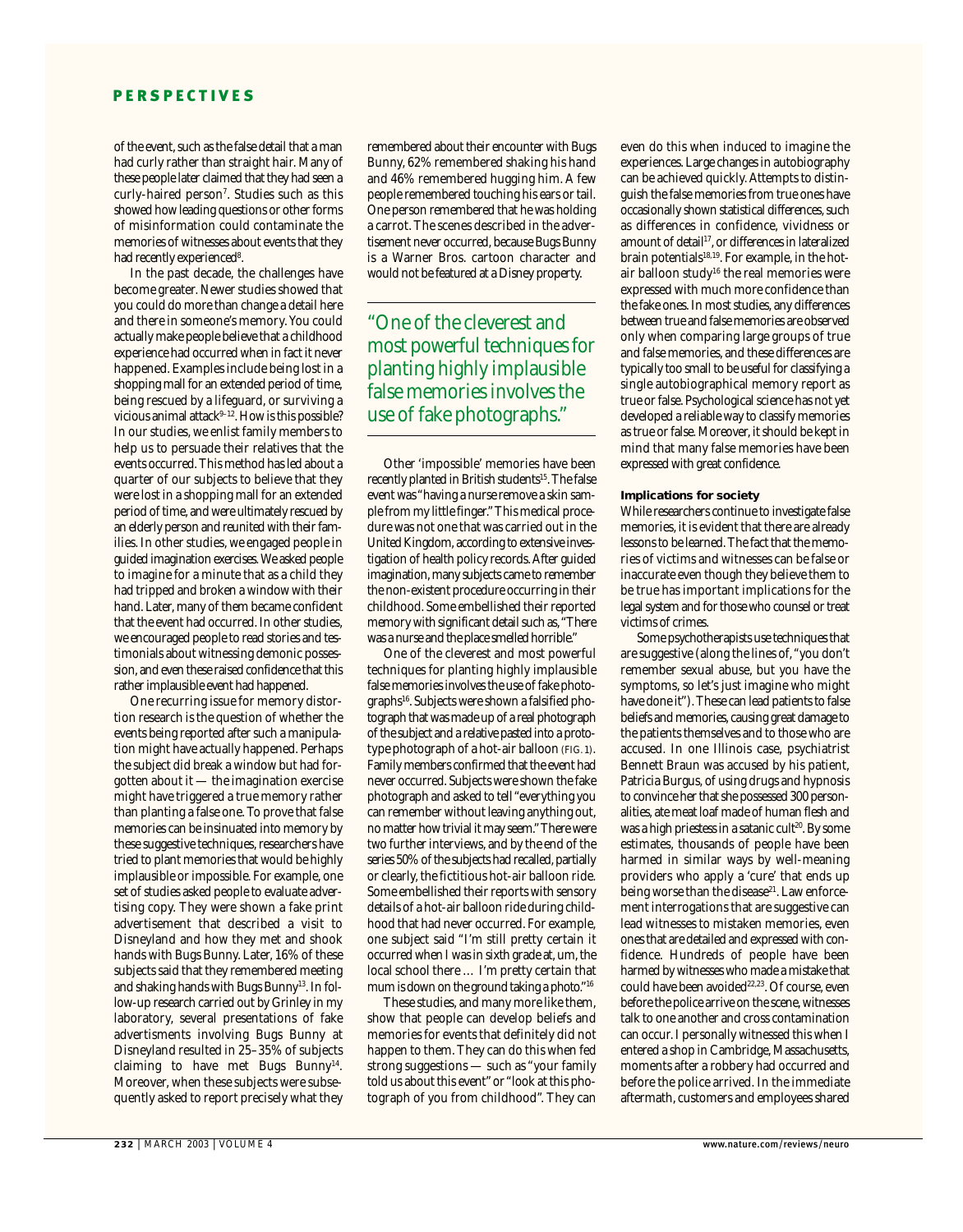

Figure 1 | **An example of a composite photograph of a hot-air balloon flight.** The photograph on the left was used to create a misleading image (right) that could lead the subject to 'remember' a hot-air balloon flight as a child even when the experience had never occurred. Reproduced, with permission, from REF. 16 © (2002) Psychonomic Society.

their recollections, providing fuel for influencing the thoughts of one another. This is why, during the Washington DC area sniper attacks in 2002, law enforcement officials advised members of the public who might witness the 'next attack' to write down what they saw immediately, even using their hand if they did not have paper. Good advice, but I would suggest having paper handy because the best course of action is to write down everything that can be remembered before witnesses are interrogated or talk to one another. This activity strengthens the memory and protects it to some extent from later contamination<sup>24</sup>.

It is often argued that a few false accusations are just the cost of doing business. But this cost includes the potential for the actual perpetrator to commit more crimes, and for the taxpayer to have to pay sizable sums of money in compensation when wrongful convictions are exposed (which probably happens in only a fraction of cases). Although the defendants in most wrongful prosecution cases are government officials or organizations, in one recent case the witness with mistaken memory was successfully sued<sup>25</sup>. Donna Parmeter, a former prison guard, was charged with kidnapping, robbery and torture. She had been identified by the victim, Peter Kretzu, who was tied up, blindfolded and tortured by two masked robbers. Although the attackers wore ski masks, Kretzu claimed that he recognized Donna (from her voice and eyes) and her husband Joseph (from his breathing, laugh, body shape and 'chicken soup' body odour). Kretzu was 100% certain. Donna was eventually exonerated when investigators substantiated her alibi. But she had spent a month in jail, and she later sued, eventually winning a US\$100,000 civil judgement against Kretzu. In the past, mistaken witnesses simply went their own ways, although there are a few known instances in which they have made profound apologies to those whom they had falsely accused.Will we now see more cases in which mistaken witnesses end up paying financially for their mistakes?

Although much of the research has focused on wrongful convictions, there is another side to the criminal justice coin. Memory distortions can also contribute to failures to convict a guilty person, not because an innocent person is convicted in their place, but because accurate witness testimony can be undermined. If witnesses misremember some detail, or they are told that their stories conflict with other evidence, they might discount their testimony and be less persuasive than perhaps they should be, or the jury might consider their entire testimony to be unreliable.

Scientific research into memory has the potential to minimize these kinds of problem. Information from psychological scientists (and perhaps neuroscientists) could help to keep the people in power from making decisions on the basis of myths or misconceptions about memory. Scientific knowledge could be shared with relevant individuals in many ways: through workshops for mental health professionals, training for police, seminars for lawyers and judges, judicial instructions or expert testimony for jurors. In one example, Jacob Beard of West Virginia was wrongly convicted of murdering two women and spent many years in prison. He managed to win a second trial. Expert testimony on suggestion and false memory was presented in that

second trial, and helped to secure his acquittal. Beard later filed a civil lawsuit, and eventually received a settlement of nearly US\$2 million in his case against state and county police<sup>26</sup>.

This list of potential venues for education about the nature of memory represents just one proposal for a possible programme for action. Some legislative remedies might also be called for, especially in the most serious cases that can result in a sentence of death. Recently, the Innocence Protection Act was introduced in the United States Congress. It has two useful elements: access to DNA testing for convicted people and improvement in the quality of lawyers who try death penalty cases. Better lawyers might be better acquainted with the problems of memory and how to educate judges and jurors about these problems. Congress will be considering this legislation again in 2003 (REF. 27).

The American Judicature Society proposed the creation of an 'innocence commission'that would study why the legal system has failed in known cases of wrongful conviction.After all, look what the National Transportation Safety Board does when a plane crashes. Few expenses are spared as every aspect of the crash is examined. Not long ago, I proposed an analogous 'National Memory Safety Board' that might concentrate specifically on memory problems that have led to injustice<sup>28</sup>. If the travesties of the past few decades were thoroughly examined side-by-side with scientific knowledge on memory, we would all benefit. It would be too late for the family of Steve Titus, who died of a heart attack at the age of 35 after being falsely convicted of rape. It would be too late for the many death row prisoners who have recently been exonerated by DNA evidence. It would be too late for the scores of innocent defendants who have had to face civil litigation over false claims of satanic ritual abuse and other dubious charges. But it might be in time to keep us from searching for that next white van that does not exist because someone inadvertently planted a false memory.

To reiterate the main points: memory is more prone to error than many people realize. Our memory system can be infused with compelling illusory memories of important events. These grand memory errors have contributed to injustices that could have been avoided or minimized. As a start, I suggest that we all remember an important truth about the mind — paraphrasing Galeano: memory is born anew every day.

*Elizabeth Loftus is at 2393 Social Ecology II, University of California, Irvine, California 92697-7085, USA. e-mail: eloftus@uci.edu* doi:10.1038/nrn1054